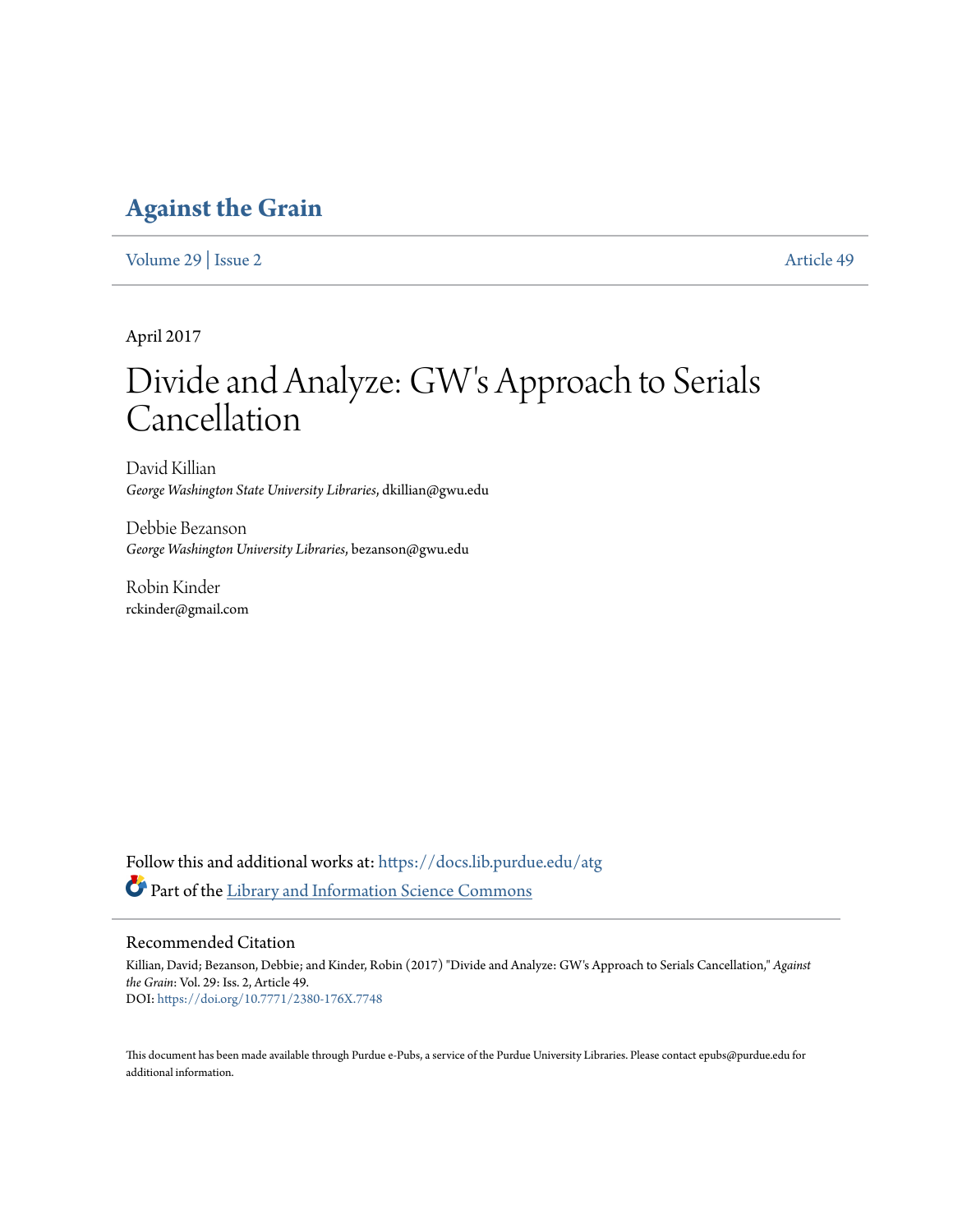# Divide and Analyze: GW's Approach to Serials Cancellation

by **David Killian** (Collection Development and Reference Librarian, George Washington University Libraries) <dkillian@gwu.edu>

and **Debbie Bezanson** (Senior Research Librarian, George Washington University Libraries) <br/>bezanson@gwu.edu>

and **Robin Kinder** (Retired, George Washington University Libraries, 2130 H Street NW, Washington, DC 20052; Phone:  $202-604-1171$ )  $\leq$ rckinder@gmail.com>

**B** George Washington University (GW) Libraries found that they needed to make significant reductions in continuations **George Washington University (GW)**  make significant reductions in continuations costs over the next five years. In response, this past year, we took significant steps toward these ends, developing systematic, sustainable procedures for addressing these reductions.

#### **Effective Approaches**

For a project to be successful, it is useful to define the goals of successful completion. Definitions of success\* include:

- Meeting cancellation financial savings goals
- Doing work that makes sense in the long term — 5 year projections
- Communicating effectively with stakeholders
- Doing the "least harm"
- Realizing an opportunity to develop an optimal collection
- Achieving an optimal balance between one-time and continuing resources

For **GW**, what were effective approaches to cancelling serials? We had conducted serials reviews for four of the last five years. In 2016, we learned that we would have a flat budget for the next five years. For 2017, this would require us to cut 7.5% (\$350,000) due to the observed inflation rate of our serials in past FYs, the projected inflation rate, information from our **EbscoNet** account, and our reading of the latest *Library Journal*  serials pricing article. To handle the project of developing a response for the first year and looking toward the next four years, we formed a Serials Review Sub-group out of our Collection Development Steering Committee. The sub-group consisted of our Serials Manager and three subject selectors. The sub-group recognized that if we were to meet our 7.5% cancellation objective, there were several factors that we would need to consider; so, we *divided* the serials review by different components and *analyzed* each; that is, we took a multi-faceted approach. The three main components were: individual subscriptions, journal packages, and databases.

#### **Individual Subscriptions**

We had over 1,200 online journal titles that were not in packages. This year we decided not to focus on such measures as impact factor or importance in the field. The sub-group mandated that if the per title cost/use were more than \$30 (the expected ILL cost), we would cancel the title, unless there was a strong justification focused on reasons to expect higher usage in the coming year.

To provide subject selectors with useful information for analysis, we needed to include cost per use data for each title.

To gather this data, we began with information extracted from our ILS (**Voyager**) that included title, ISSN, and cost data. Usage data came from other sources, largely from the **ProQuest Serials Solutions Intota** client. Initially, we ran an **Intota** batch query for Counter-compliant JR1 usage data for titles from approximately thirty-five different providers. We supplemented these results with those from separate queries run in **Intota** for usage data from other providers or publishers.

A major challenge lay in obtaining usage data for titles whose usage data was not available in **Intota**. We needed a process for prioritizing those titles, before going through the time-intensive process of going to individual publisher websites to pull the data or contacting the publishers to send the data. To prioritize, we took two approaches. We prioritized our journals by publisher, working with those with the most journals, and also by price, beginning with those titles with the highest cost. We had to curtail our searches after a certain point, as it became a matter of diminishing returns on time spent. We ended with a "long tail" of titles (approximately 100), each from an individual publisher, which we did not investigate. Since we have several years to go on the process, we will probably work on these titles in upcoming reviews.

After obtaining what we considered a satisfactory amount of usage data, we needed to link our use data to our per title cost data. This latter data was in the **Voyager** report, so we pulled the usage data from the various sources into this report by use of the VLOOKUP function in Excel, utilizing the ISSNs available in both the **Voyager** report and the usage reports as the common factor. In this way, we were able to include per title cost data and usage data in one report and thereby calculate and show per title cost per use, which we asked the selectors to consider in their renewal decisions. This was

the first time for our library that we were able to provide cost, usage, and cost per use data for each title together in one spreadsheet for our selectors to evaluate.

Because we had conducted serial reviews for four of the past five years, we looked for pockets of titles which may have

been overlooked in previous reviews. One such pocket was our standing orders (mostly print), which we carried as continuations and effectively counted as subscriptions. The sub-group decided that standing orders would be canceled across-the-board as ongoing commitments. Selectors might acquire individual issues of such titles at their discretion as one-time firm orders.

A second area which had not been heavily reviewed in the past were print titles, although each year we examined

these titles for possible conversion to online access. Due to the lack of usage data, print titles weren't as closely examined during serials cancellation projects; anecdotally, we rarely saw users in print stacks. With 221 print titles under review, the sub-group decided that titles with annual costs of over \$360 would be cancelled unless clear justifications for retention could be made by selectors in those areas and their faculty. The \$360 cost represented one use a month at \$30 each use (\$30 being our expected cost of an average ILL). This standard seemed reasonable; it assumed some print use and also identified higher cost titles.

By focusing on individual subscriptions, electronic and print, and cancelling standing orders, we were able to cancel 188 titles, \$131,898, or 38% of our cancellation goal  $($350,000 \text{ or } 7.5\%)$ 

#### **Package Reviews**

**George Washington University** does not subscribe to as many "Big Deal" packages as many other institutions our size, but we were able to review 13 packages. Package reviews consisted of three levels of analyzing usage statistics across the entire package:

- Analyzing straightforward cost/use for the entire package
- Sorting titles within the package by use to determine how far down